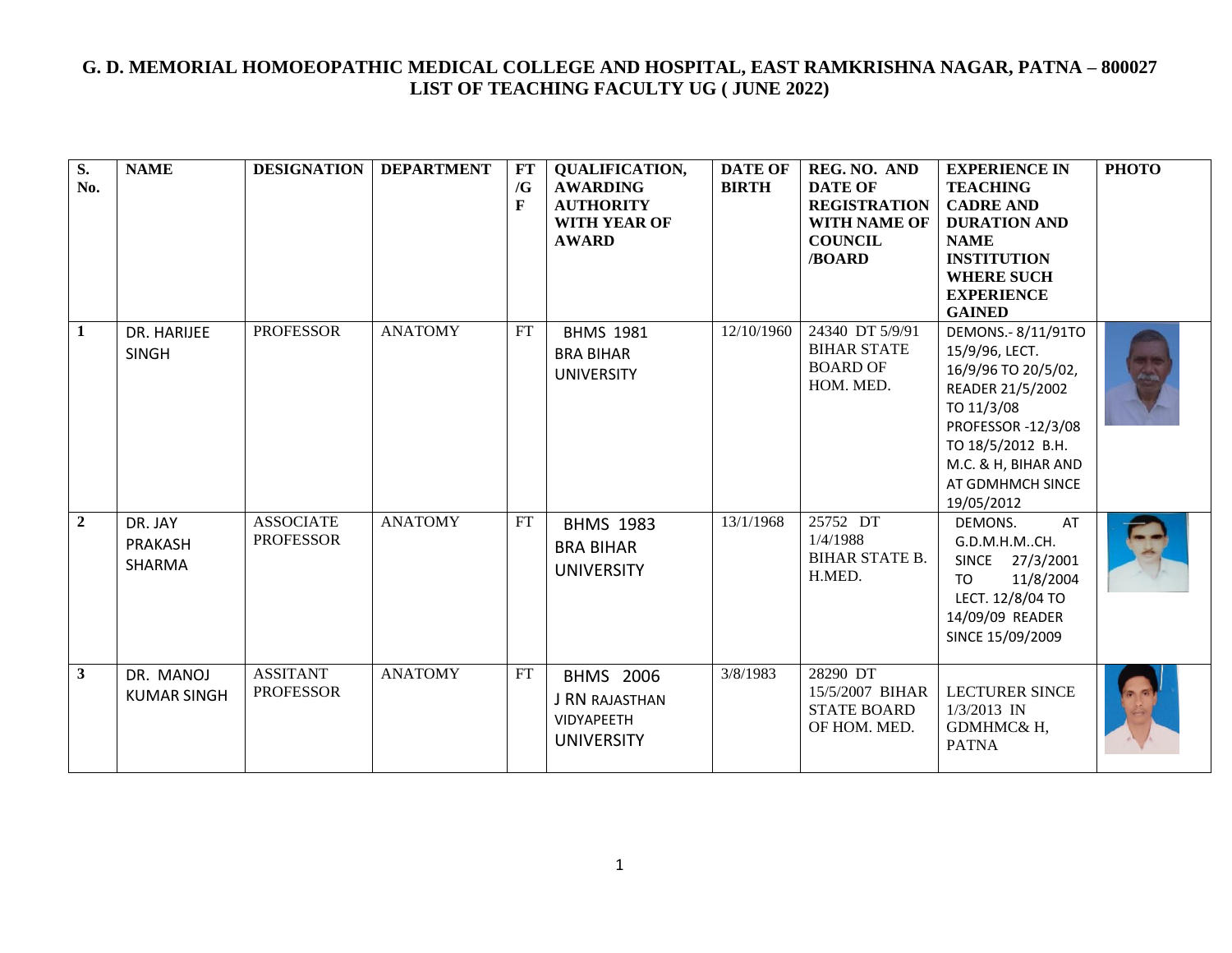| $\overline{\mathbf{4}}$ | DR.<br><b>SUDHAKAR</b>          | <b>PROFESSOR</b>                     | PHYSIOLOGY        | FT | DHMS 1991 BRA<br><b>BIHAR UNIVERSITY</b><br>M.D. (HOM.) 2011<br><b>BRA BIHAR UNIV.</b>          | 28/8/1958  | 25182 DT<br>8/8/1995 BIHAR<br><b>STATE BOARD</b><br>OF HOM. MED.         | DEMONS. 6/3/96 TO<br>12/4/2000 LECT.<br>13/4/2000 TO<br>20/7/2005, READER<br>21/7/2005 TO<br>16/12/2010<br>PROFESSOR-FROM<br>17/12/2010 TO<br>30/11/2011 BHMCH,<br>PATNA AND AT<br>GDMHMCH, PATNA<br>PR. SINCE 1/12/2011                               |                       |
|-------------------------|---------------------------------|--------------------------------------|-------------------|----|-------------------------------------------------------------------------------------------------|------------|--------------------------------------------------------------------------|--------------------------------------------------------------------------------------------------------------------------------------------------------------------------------------------------------------------------------------------------------|-----------------------|
| 5                       | DR. ASHOK<br><b>KUMAR YADAV</b> | <b>PROFESSOR</b>                     | PHSIOLOGY         | FT | <b>DHMS 1992</b><br><b>BRA BIHAR</b><br><b>UNIVERSITY</b>                                       | 11/03/1965 | 25465 DT<br>28/11/95 BIHAR<br><b>STATE BOARD</b><br>OF HOM. MED.         | DEMONS .- 05/12/95 TO<br>24/01/2002<br>B.H. M.C. & H, BIHAR<br>AND AT GDMHMCH<br><b>LECTURER</b><br>APPOINTMENT<br>ON<br>2/2/2002<br><b>TO</b><br>04/02/2007<br><b>READER</b><br>05/02/2007<br>TO<br>13/3/2011 AND<br><b>PROFESSOR</b><br>SINCE14/3/11 |                       |
| 6                       | DR. SANJAY<br>SRIVASTAVA        | <b>ASSOCIATE</b><br><b>PROFESSOR</b> | <b>PHYSIOLOGY</b> | FT | BHMS 1997 BRA<br>BIHAR UNIVERSITY,<br>M.D. (HOM.) 2006,<br>JRN VIDYAPEETH<br><b>UNIVERSITY</b>  | 18/5/1971  | 26691 DT<br>22/8/2001 BIHAR<br>STATE BOARD OF<br>HOM. MEDICINE           | LECTURER - FROM<br>01/06/2006<br>TO<br>01/07/2010 AND<br><b>READER</b><br><b>SINCE</b><br>2/7/2010<br>GDMHMCH, PATNA                                                                                                                                   | Dr. SANJAY SKIVASTAVA |
| $\overline{7}$          | DR. SUNIL<br><b>KUMAR SINGH</b> | <b>ASSISTANT</b><br><b>PROFESSOR</b> | <b>PHYSIOLOGY</b> | FT | DHMS-2000 COUNCIL<br>OF HOMOEOPATHY<br>W.B.,-BHMS GRADED,<br>2005, JRN RAJASTHAN<br>VIDY. UNIV. | 23/10/1976 | 28109 DT<br>2/5/2007<br><b>BIHAR BOARD</b><br>OF HOM.<br><b>MEDICINE</b> | <b>LECTURER SINCE</b><br>1/10/2011<br>G. D. M. H.M.C.H<br><b>PATNA</b>                                                                                                                                                                                 |                       |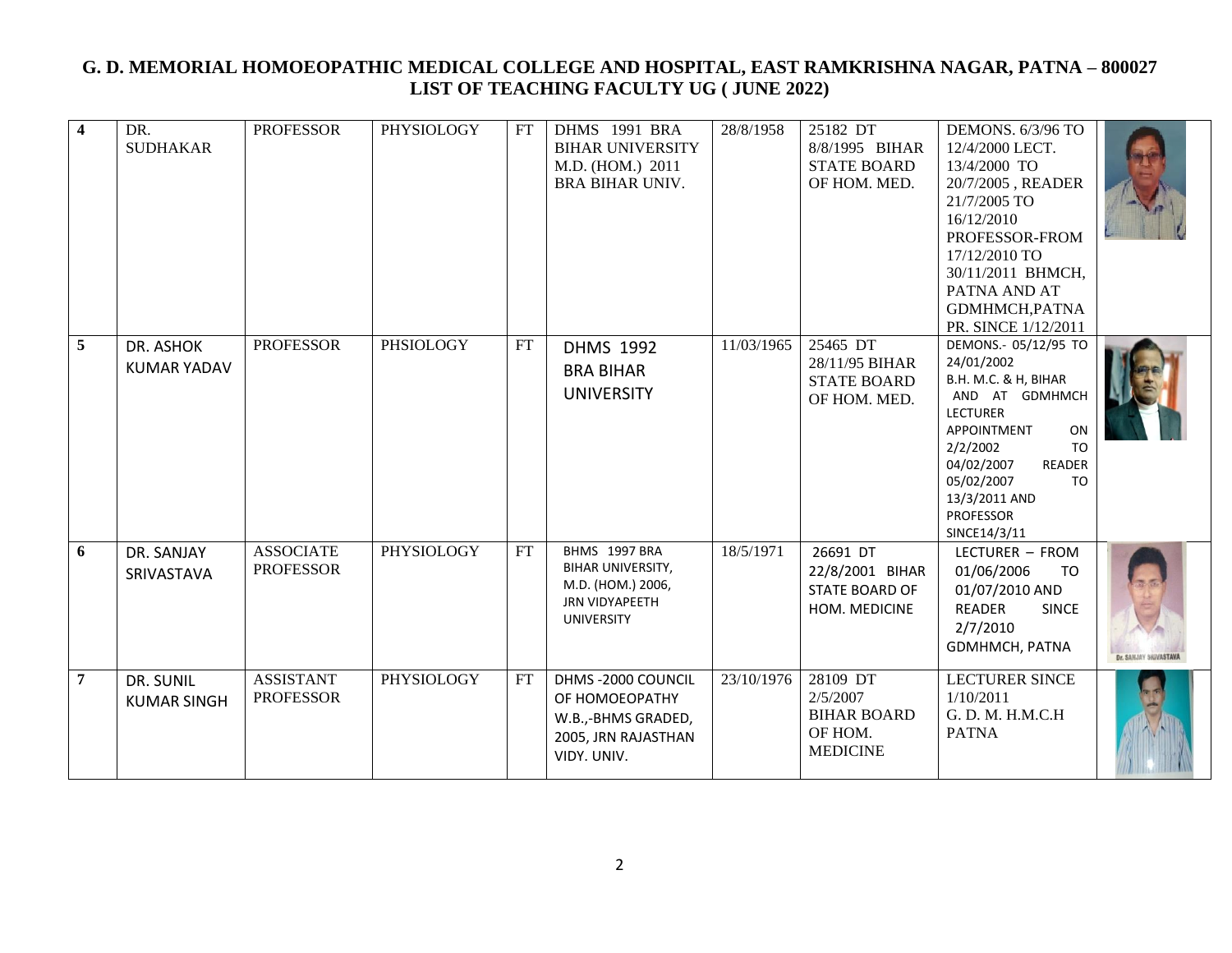| $\bf{8}$         | DR.<br>MD.SHAMSHIR<br>ANSARI               | <b>PROFESSOR</b>                                      | <b>PATHOLOGY</b> | FT | DHMS 1987<br><b>BIHAR UNIVERSITY</b>                                                                             | 15/6/1962 | 23218 DT<br>18/1/1989<br><b>BIHAR STATE</b><br><b>BOARD OF</b><br>HOM. MED.                         | DEMONS .- 20/03/92<br>TO 26/8/97 LECT.<br>27/8/97TO10/5/02,<br>READER 11/05/02<br>TO22/8/07,<br>PROFESSOR. -<br>23/08/2007TO<br>30/09/2011 B.H. M.C.<br>& H, BIHAR AND AT<br><b>GDMHMH AS</b><br>PROFESSOR SINCE<br>01/10/2011 |  |
|------------------|--------------------------------------------|-------------------------------------------------------|------------------|----|------------------------------------------------------------------------------------------------------------------|-----------|-----------------------------------------------------------------------------------------------------|--------------------------------------------------------------------------------------------------------------------------------------------------------------------------------------------------------------------------------|--|
| $\boldsymbol{9}$ | DR. UDAY<br><b>NARAYAN</b><br><b>SINHA</b> | <b>ASSOCIATE</b><br><b>PROFESSOR</b>                  | <b>PATHOLOGY</b> | FT | DHMS, Bihar<br>University 1999<br><b>BHMS GREADED</b><br>2009 BRA BIHAR<br><b>UNIVERSITY</b>                     | 30/5/1967 | 26109 DT.<br>09/09/1999<br><b>BIHAR STATE</b><br><b>BOARD OF</b><br>HOM. MED.                       | Demons. 7/2/2000 to<br>12/4/2005, lect.<br>13/4/2005 to<br>18/8/2010, Reader<br>19/8/2010 to<br>12/3/2012, In GDM as<br>Reader since<br>13/3/2012                                                                              |  |
| <b>10</b>        | DR. PRAGATI<br><b>SINGH</b>                | <b>GUEST</b><br><b>ASSSOCIATE</b><br><b>PROFESSOR</b> | <b>PATHOLOGY</b> | FT | <b>BHMS</b> 2005<br><b>UNIVERSITY OF</b><br><b>RAJASTHAN</b>                                                     | 12/5/1982 | <b>CCH-8554</b><br>DATED 20/3/2020<br><b>CENTRAL COUNCIL</b><br>ОҒ НОМОЕОРАТНҮ,<br><b>NEW DELHI</b> | <b>LECTURER FROM</b><br>01/3/2013 TO<br>31/12/2021 AND<br><b>ASSOCIATE</b><br>PROFESSOR FROM<br>01/01/2022 TO<br>31/5/2022 AND<br><b>GUEST ASSOCIATE</b><br>PROFEESOR FROM<br>01/06/2022 AT<br>GDMHMCH,<br><b>PATNA</b>        |  |
| 11               | DR. DEEPAK<br>PRASAD SINGH                 | <b>ASSISTANT</b><br><b>PROFESSOR</b>                  | <b>PATHOLOGY</b> | FT | <b>BHMS 2009 JRN</b><br>RAJASTHAN VIDYAPEETH<br><b>UNIVERSITY</b><br>M. D. (HOM.) 2015<br><b>BRA BIHAR UNIV.</b> | 01/3/1977 | 28830 DT.<br>26/6/2009 BIHAR<br><b>STATE BOARD</b><br>OF HOM. MED.                                  | <b>LECTURER SINCE</b><br>08/1/2016 AT<br>G.DM.H.M.C. H,<br><b>PATNA</b>                                                                                                                                                        |  |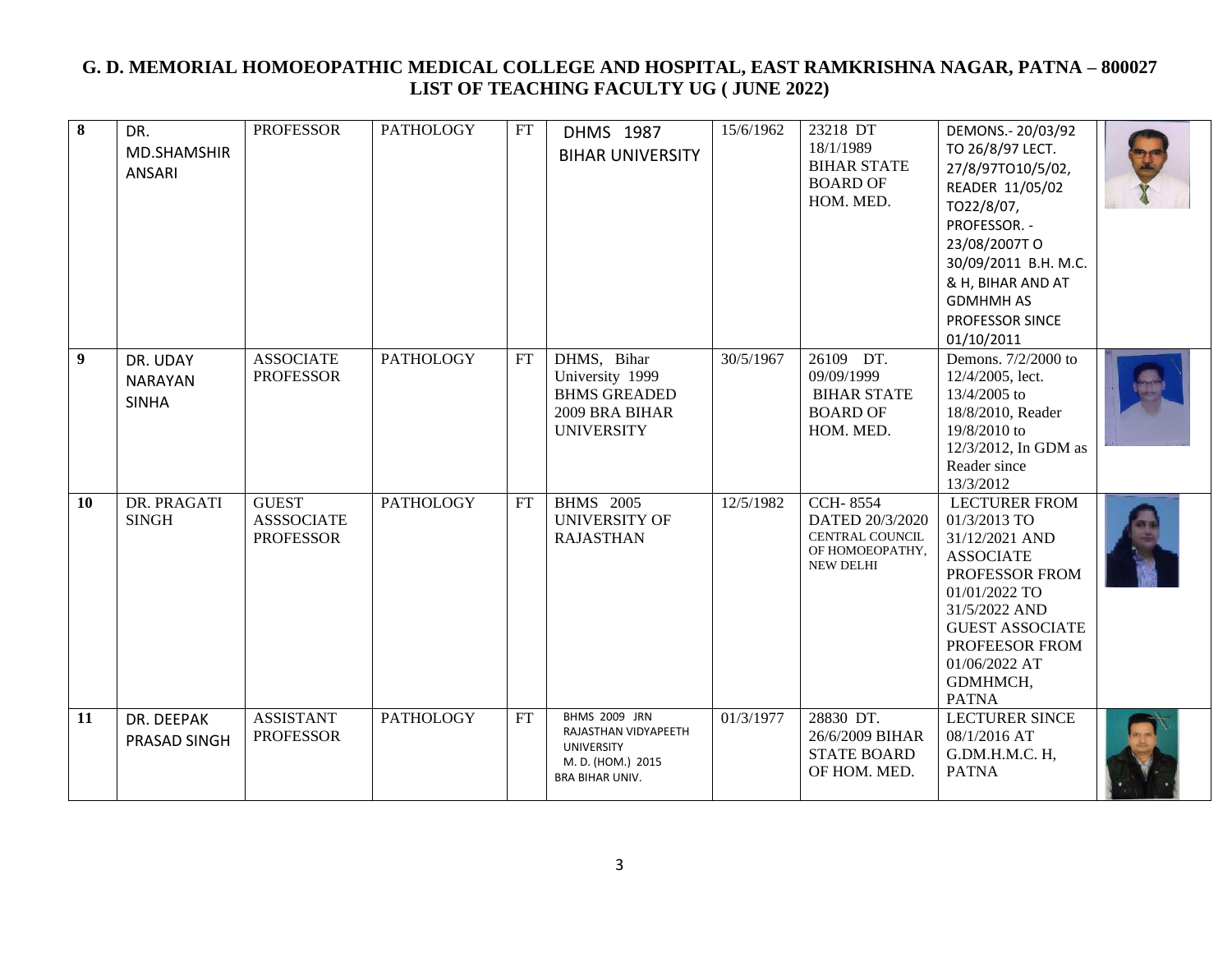| 12 | DR. AZIM<br><b>ANSARI</b>      | <b>ASSISTANT</b><br><b>PROFESSOR</b> | <b>PATHOLOGY</b>                                            | FT | B.H.M.S. 1987 BRA<br><b>BIHAR UNIVERSITY</b>              | 17/11/1959 | 23522 DT.<br>16/12/1989<br><b>BIHAR STATE</b><br><b>BOARD OF</b><br>HOM. MED  | <b>APPOINTED</b><br>PROVISIONALLY AS<br><b>DEMONSTRATOR</b><br>FROM 18/12/1993 TO<br>07/08/2002 IN THE DEPT.<br>OF PATHOLOGY AND<br><b>LECTURER FROM</b><br>08/08/2002 TO 14/02/2012<br>B.H. M.C. & H BIHAR<br>AND FROM 15/2/2012 IN<br>GDMHMC, PATNA                                                                                                                 |  |
|----|--------------------------------|--------------------------------------|-------------------------------------------------------------|----|-----------------------------------------------------------|------------|-------------------------------------------------------------------------------|-----------------------------------------------------------------------------------------------------------------------------------------------------------------------------------------------------------------------------------------------------------------------------------------------------------------------------------------------------------------------|--|
| 13 | DR. SURESH<br>PRASAD           | <b>GUEST</b><br><b>PROFESSOR</b>     | <b>FORENSIC</b><br><b>MEDICINE AND</b><br><b>TOXICOLOGY</b> | FT | <b>DHMS 1979</b><br><b>BRA BIHAR</b><br><b>UNIVERSITY</b> | 1/7/1952   | 17759 DT<br>25/01/1979<br><b>BIHAR STATE</b><br><b>BOARD OF</b><br>HOM. MED.  | DEMONS .- 20/02/96 TO<br>09/05/2001 LECT.<br>10/05/2001TO 14/07/2006,<br>READER 15/07/06TO<br>09/12/10, PROFESSOR -<br>10/12/10TO 30/09/2011,<br>B.H. M.C. & H, BIHAR AND<br>AT G.D. M.H.M.C.H<br>PROFESSOR, FROM<br>1/10/2011 TO 30/6/19.<br>AND PROFESOR ON<br><b>CONTRACT BASIS FROM</b><br>14/11/2019 31/5/2022 and<br><b>GUEST PROFESSOR SINCE</b><br>01/06/2022 |  |
| 14 | DR. MOHAN<br><b>LAL PANDIT</b> | <b>PROFESSOR</b>                     | <b>FORENSIC</b><br><b>MEDICINE AND</b><br><b>TOXICOLOGY</b> | FT | <b>BHMS 1993</b><br><b>BRA BIHAR</b><br><b>UNIVRSITY</b>  | 02/02/1962 | 25739 DT.<br>07/03/1998<br><b>BIHAR STATE</b><br><b>BOARD OF</b><br>HOM. MED. | DEMONS. IN THE DEPT.<br>FMT. FROM 01/04/1998<br>TO 14/04/2002,<br>LECTURER 15/4/2002<br>TO 20/11/2006, READER<br>FROM 21/11/2006 TO<br>08/12/2010, PROF.<br>FROM 9/12/2010 TO<br>28/3/2012 AT BHMCH<br>AND<br>PROFESSOR SINCE<br>01/4/2012 AT<br><b>GDMHMCH</b>                                                                                                       |  |
| 15 | DR. ANIL<br><b>KUMAR GUPTA</b> | <b>ASSOCIATE</b><br><b>PROFESSOR</b> | <b>FORENSIC</b><br><b>MEDICINE AND</b><br><b>TOXICOLOGY</b> | FT | D.H.M.S 1983 BRA<br><b>BIHAR UNIVERSITY</b>               | 01/07/1965 | 25791 DT<br>16/5/1993 BIHAR<br><b>STATE BOARD</b><br>OF HOM. MED.             | DEMONS. 02/02/2001<br>TO 11/8/2004, LECT.<br>12/8/04 TO 14/09/09<br>READER SINCE 15/09/09<br>AT<br>GDMHMCH, PATNA                                                                                                                                                                                                                                                     |  |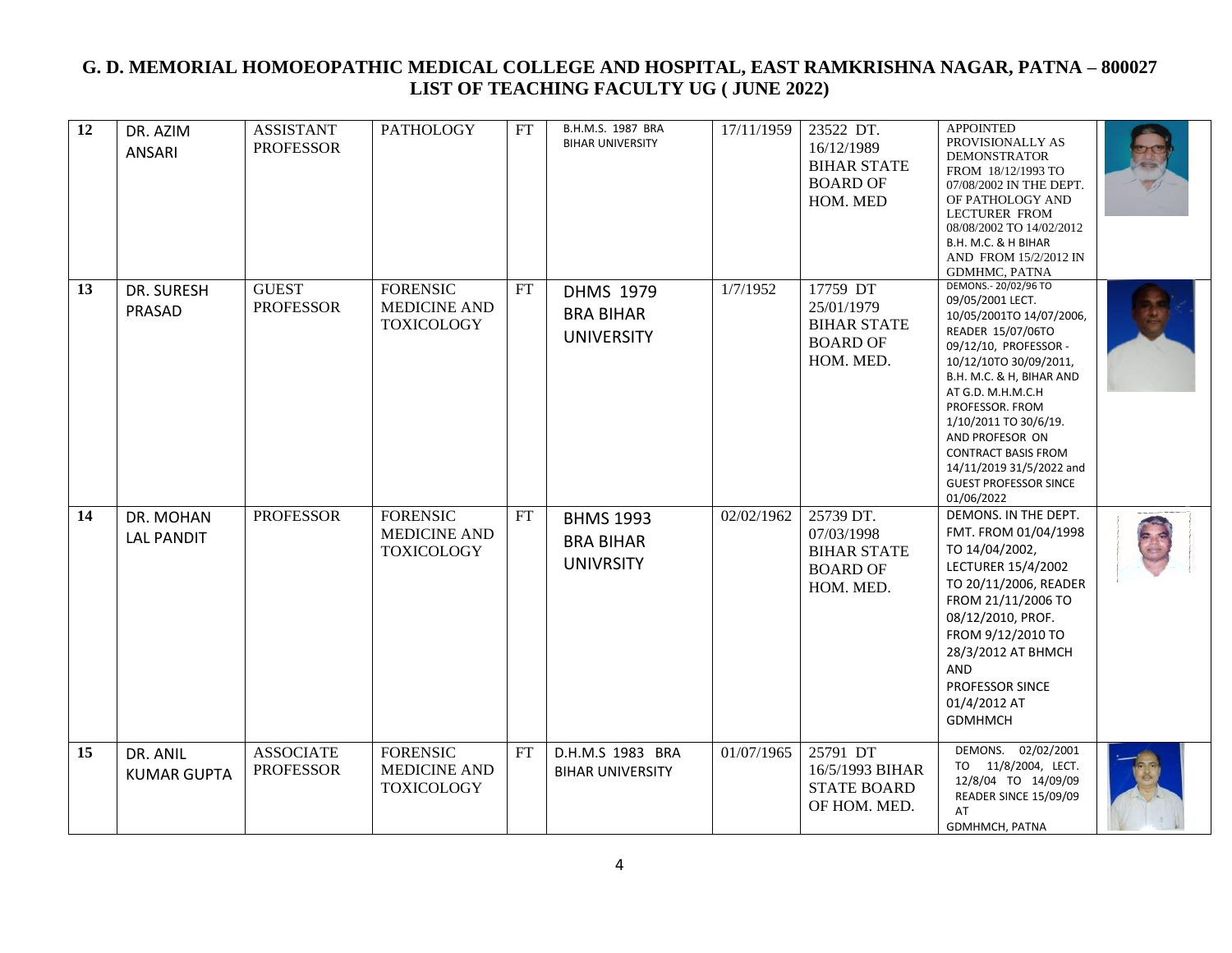| 16 | DR. RAVI SINGH                                            | <b>GUEST</b><br><b>ASSOCIATE</b><br><b>PROFESSOR</b> | <b>FORENSIC</b><br><b>MEDICINE AND</b><br><b>TOXICOLOGY</b> | FT  | BHMS, 2000<br>MARATHWADA UNIV,<br>M.D. (HOM.) PAED.<br>2010<br><b>BRA AGRA UNIVERSITY</b>        | 01/11/1973 | <b>CCH-8555</b><br>DATED 20/3/2020<br>CENTRAL COUNCIL<br>ОҒ НОМОЕОРАТНҮ,<br><b>NEW DELHI</b> | <b>LECTURER FROM</b><br>$1/11/2011$ TO<br>01/01/2021 AND FRO<br>02/01/2021 AS<br><b>READER FROM</b><br>02/01/2021 TO<br>31/5/2022 AND GUEST<br><b>ASSOCIATE</b><br>PROFESSOR SINCE<br>01/06/2022 AT<br>GDMHMCH, PATNA                                                                                                               |  |
|----|-----------------------------------------------------------|------------------------------------------------------|-------------------------------------------------------------|-----|--------------------------------------------------------------------------------------------------|------------|----------------------------------------------------------------------------------------------|-------------------------------------------------------------------------------------------------------------------------------------------------------------------------------------------------------------------------------------------------------------------------------------------------------------------------------------|--|
| 17 | DR. FARIDI<br><b>AMIN</b>                                 | <b>ASSOCIATE</b><br><b>PROFESSOR</b>                 | <b>FORENSIC</b><br><b>MEDICINE AND</b><br><b>TOXICOLOGY</b> | FT  | BHMS 2009 BRA<br><b>BIHAR UNIVERSITY</b><br>MD (HOM.) 2015 BRA<br><b>BIHAR UNIVERSITY</b>        | 10/03/1983 | 29575 DT<br>28/04/2011<br><b>BOARD OF HOM.</b><br>MED., BIHAR                                | <b>LECTURER FROM</b><br>23/12/2015 TO 08/10/2021<br><b>ASSOCIATE PROFESSOR</b><br>IN GDMHMCH SINCE<br>09/10/2021                                                                                                                                                                                                                    |  |
| 18 | DR. ANIL<br><b>KUMAR</b>                                  | <b>ASSISTANT</b><br><b>PROFESSOR</b>                 | <b>FORENSIC</b><br><b>MEDICINE AND</b><br><b>TOXICOLOGY</b> | FT  | BHMS, 1991 BRA<br><b>BIHAR UNIVERSITY</b>                                                        | 17/1/1962  | 25271 DT<br>17/8/1995                                                                        | DEMONSTRATOR-<br>06/07/2000 TO 19/08/2008<br>AND LECTURER FROM<br>20/08/2008 TO 07/03/2012<br>AT BHMCH, PATNA<br><b>AND</b><br><b>LECTURER SINCE</b><br>8/3/2012 AT GDMHMCH,<br>PATNA                                                                                                                                               |  |
| 19 | DR. SUKIRTI<br><b>KUMARI</b>                              | <b>ASSISTANT</b><br><b>PROFESSOR</b>                 | <b>FORENSIC</b><br><b>MEDICINE AND</b><br><b>TOXICOLOGY</b> | FT  | BHMS 2013 BRA BIHAR<br><b>UNIVERSITY</b><br>M.D. (Hom.) FEB. 2021<br><b>BRA BIHAR UNIVERSITY</b> | 05/02/1992 | 31466 DT 10/3/2015<br><b>BOARD OF HOM.</b><br>MED., BIHAR                                    | AS LECTURER IN<br><b>GDMHMCH SINCE</b><br>01/3/2021                                                                                                                                                                                                                                                                                 |  |
| 20 | DR.<br><b>KAMESHWARP</b><br><b>RASAD</b><br><b>PANDEY</b> | <b>GUEST</b><br><b>PROFESSOR</b>                     | PRACTICE OF<br><b>MEDICINE</b>                              | FT. | D.H.MS 1983 BRA<br><b>BIHAR UNIVERSITY</b><br>M.D. (HOM.) 2008,<br>BRA AGRA UNIV.                | 20/8/1951  | 22020 DT.<br>30/4/1986 BIHAR<br><b>STATE BOARD</b><br>OF HOM. MED.                           | DEMONS. 26/11/93 TO<br>06/3/1998 LECT. 7/3/1998<br>TO 10/5/2002, READER<br>11/5/2002 TO 18/9/2008<br>PR. 19/9/2008 TO<br>30/3/2011 BHMCH,<br>PATNA .AT GDMEHMCH<br>PROFESSOR FROM<br>1/04/2011 TO 14/11/2019,<br>PROFESSOR ON<br><b>CONTRACT BASIS</b><br>FROM 15/11/2019 TO<br>19/8/2021 AND GUEST<br>PROFESSOR SINCE<br>20/8/2021 |  |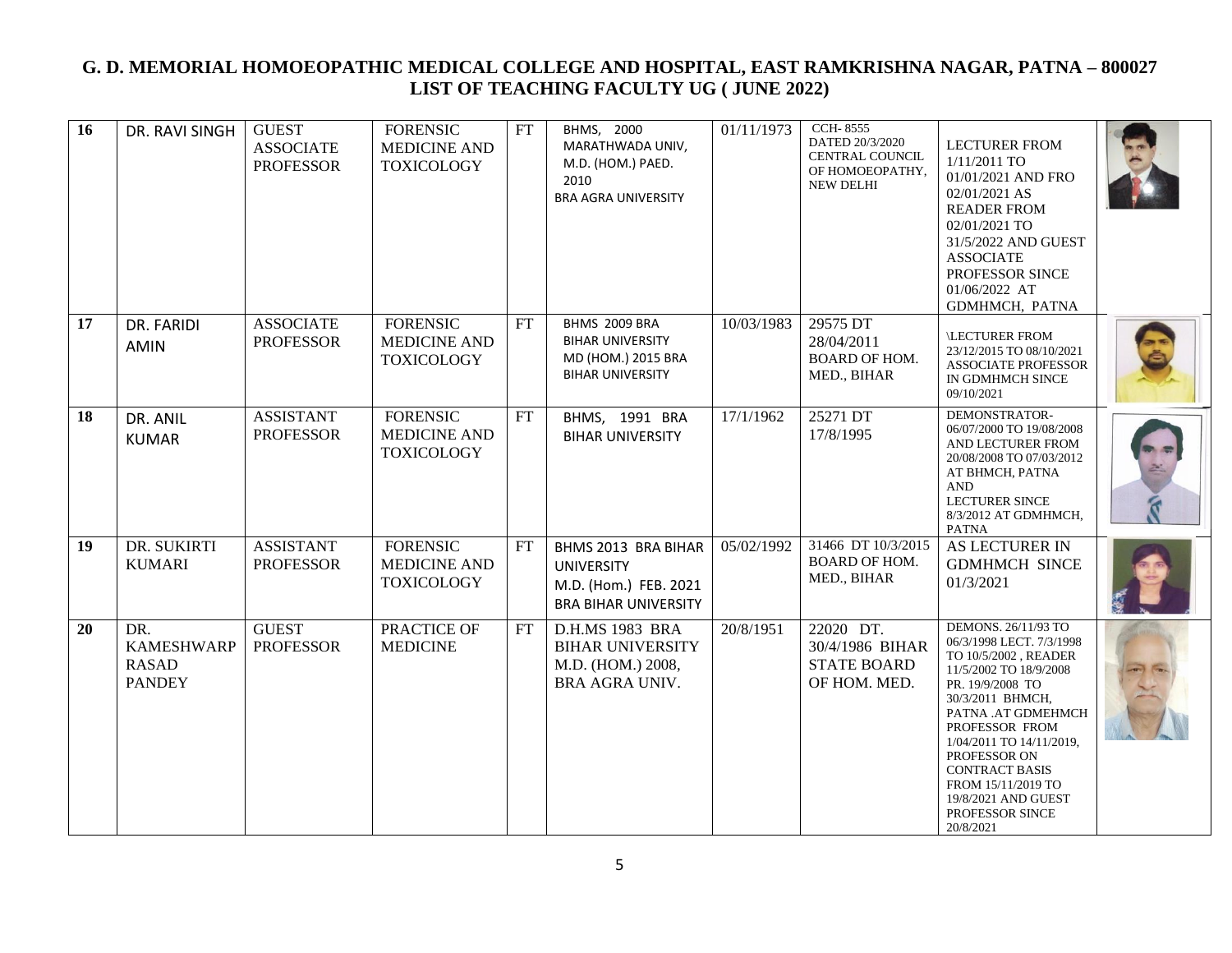| 21 | DR.<br><b>ASHWANI</b><br><b>KR. SINGH</b>  | <b>PROFESSOR</b>                     | PRACTICE OF<br><b>MEDICINE</b> | FT                         | <b>DHMS 1989</b><br><b>BRA BIHAR</b><br><b>UNIVERSITY</b>  | 29S/11/19<br>66 | 23742 DT<br>10/5/1990 BIHAR<br><b>STATE BOARD</b><br>OF HOM. MED.         | DEMONS.-4/7/91TO<br>12/8/94 LECT.<br>13/8/94TO 18/9/98<br>READER 19/9/98TO<br>26/9/2002 PR. -<br>27/9/2002TO<br>10/10/2003 B.H. M.C. &<br>H, BIHAR AND AT<br>GDMHMCH-<br>22PROFESSOR SINCE<br>11/10/2003           |  |
|----|--------------------------------------------|--------------------------------------|--------------------------------|----------------------------|------------------------------------------------------------|-----------------|---------------------------------------------------------------------------|--------------------------------------------------------------------------------------------------------------------------------------------------------------------------------------------------------------------|--|
| 22 | DR. SUBODH<br><b>KR. SINHA</b>             | <b>ASSOCIATE</b><br><b>PROFESSOR</b> | PRACTICE OF<br><b>MEDICINE</b> | FT                         | DHMS 1988 BRA<br>B.U.                                      | 12/8/1961       | 23189 DT<br>26/12/86 BIHAR<br><b>STATE BOARD</b><br>OF HOM. MED.          | DEMONS.- 4/5/94TO<br>8/9/98LECT. 9/9/98TO<br>10/3/04 READER<br>11/3/04 TO 31/8/06<br>B.H. M.C. & H, BIHAR<br>AND READER AT<br><b>GDMHMCH SINCE</b><br>01/09/2006                                                   |  |
| 23 | DR.<br><b>VENKATESH</b><br><b>TIWARY</b>   | <b>ASSISTANT</b><br><b>PROFESSOR</b> | PRACTICE OF<br><b>MEDICINE</b> | $\mathop{\rm FT}\nolimits$ | <b>BHMS</b><br>2005 BRA<br>B.U                             | 26/8/1972       | 27846 DT<br>10/11/2006 BIHAR<br><b>STATE BOARD OF</b><br>HOM. MED.        | <b>APPOINTED</b><br>PROVISIONALLY AS<br><b>LECTURER IN THE</b><br>DEPT. OF PRACTICE OF<br><b>MEDICINE FROM</b><br>26/12/2010 TO<br>28/02/2013AND FINALLY<br><b>LECTURER</b><br>SINCE 1/3/2013 AT<br><b>GDMHMCH</b> |  |
| 24 | DR. MANI<br><b>BHUSHAN</b><br><b>SINGH</b> | <b>ASSISTANT</b><br><b>PROFESSOR</b> | PRACTICE OF<br><b>MEDICINE</b> | FT                         | <b>BHMS 2013 - BRA</b><br>BU, MD (HOM) $-$<br>2021, BRA BU | 01/01/1984      | 31543DT 13/05/<br><b>2015 BIHAR</b><br><b>STATE BOARD</b><br>OF HOM. MED. | <b>LECTURER IN</b><br><b>GDMHMCH SINCE</b><br>01/03/2021                                                                                                                                                           |  |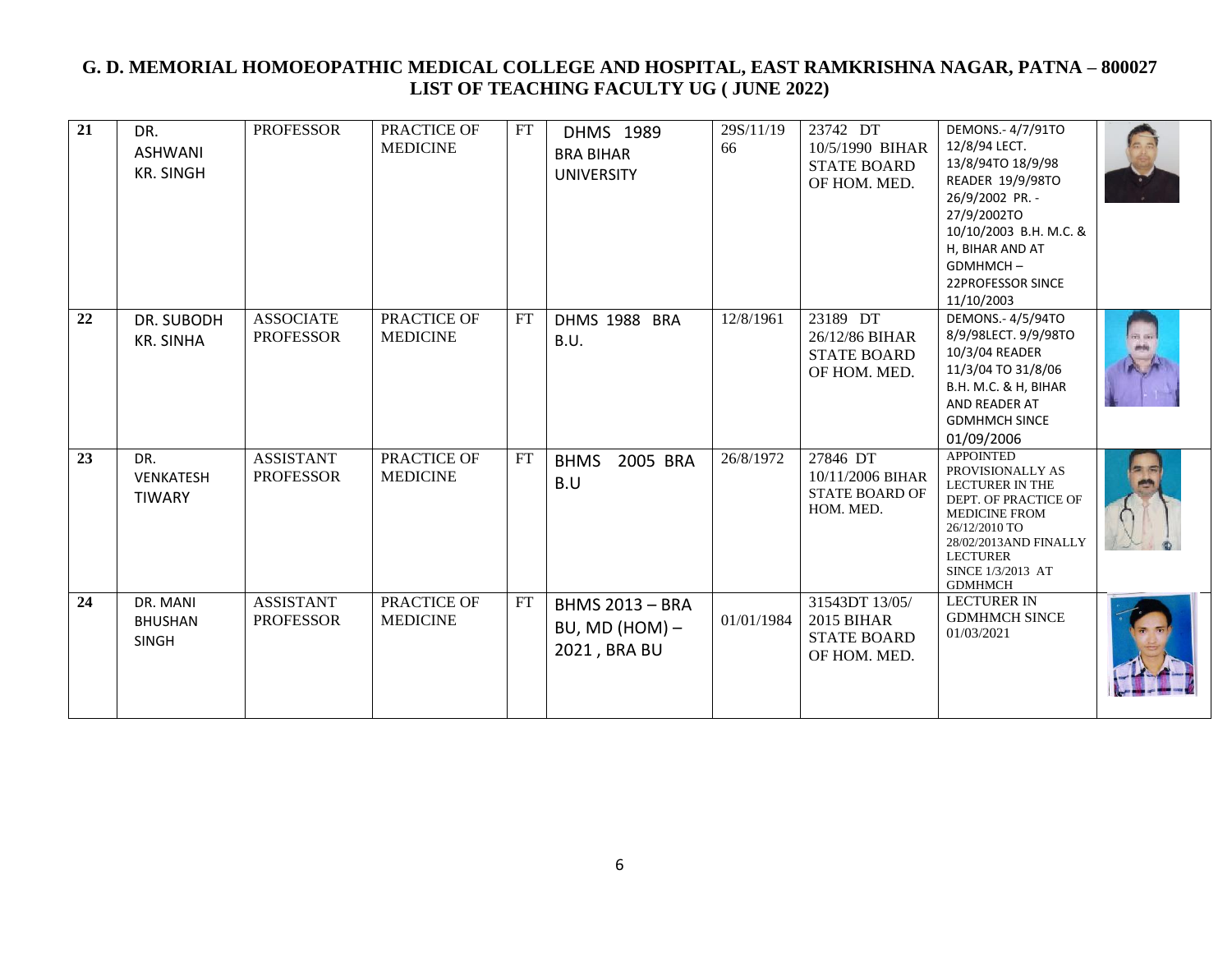| 25 | DR. PRIYANKA<br><b>BHARTI</b>              | <b>ASSISTANT</b><br><b>PROFESSOR</b> | PRACTICE OF<br><b>MEDICINE</b> | FT        | BHMS 2014, THE WEST<br>BENGAL UNIVERSITY OF<br><b>HEALTH SCIENCE</b><br>M.D (HOM.) 2021 BRA<br><b>BIHAR UNIVESRSITY</b> | 05/02/1989 | 33434 DT<br>15/11/2019<br><b>BIHAR STATE</b><br><b>BOARD OF</b><br>HOM. MED. | <b>ASSISTANT</b><br>PROFESSOR AT<br><b>GDMHMCH SINCE</b><br>01/06/2021                                                                                                                                                                                                                                      |  |
|----|--------------------------------------------|--------------------------------------|--------------------------------|-----------|-------------------------------------------------------------------------------------------------------------------------|------------|------------------------------------------------------------------------------|-------------------------------------------------------------------------------------------------------------------------------------------------------------------------------------------------------------------------------------------------------------------------------------------------------------|--|
| 26 | DR. NEHA<br><b>BHARTI</b>                  | <b>ASSISTANT</b><br><b>PROFESSOR</b> | PRACTICE OF<br><b>MEDICINE</b> | FT        | <b>BHMS 2014 - BRA</b><br>BU, MD (HOM) $-$<br>2019, DR. B. R.<br>AMBEDKAR<br>UNIVERSITY, AGRA                           | 15/07/1991 | 31378 DT<br>20/01/2015<br><b>BIHAR STATE</b><br><b>BOARD OF</b><br>HOM. MED. | <b>ASSISTANT</b><br>PROFESSOR AT G D<br><b>MHMCMHOSPITAL</b><br>SINCE 03/01/2022                                                                                                                                                                                                                            |  |
| 27 | DR. MUKUL<br><b>KUMAR</b><br><b>SAHANI</b> | <b>GUEST</b><br><b>PROFESSOR</b>     | <b>SURGERY</b>                 | FT        | DHMS 1977 BRA<br><b>BIHAR UNIVERSITY</b>                                                                                | 1/1/1954   | 18700 DT 11/8/1980<br><b>BIHAR STATE</b><br><b>BOARD OF HOM.</b><br>MED.     | DEMONS.-4/5/1991TO<br>9/10/95LECT. 10/10/95TO<br>20/11/2000 READER<br>21/11/2000TO 6/4/2005<br>PROFESSOR . - 7/4/05 TO<br>30/3/2007 B.H. IN<br><b>GDMHMCH PROF. FROM</b><br>02/04/2007 to 31/12/2020<br>PROFESSOR ON CONTRACT<br>FROM 01/01/2021 TO<br>31/5/2022 AND GUEST<br>PROFESSOR SINCE<br>01/06/2022 |  |
| 28 | DR. S.<br><b>CHNADRA</b>                   | <b>GUEST</b><br><b>PROFESSOR</b>     | <b>SURGERY</b>                 | <b>GF</b> | <b>DHMS BRA BIHAR</b><br>UNIV. M.D (HOM.)<br>2010 BRA BIHAR UNIV.                                                       | 22/9/1953  | $19748$ DT<br>31/3/1982 BIHAR<br><b>STATE BOARD</b><br>OF HOM. MED.          | DEMONS. 04/05/1985 TO<br>17/7/1990 LECT. FROM<br>18/7/90 TO 31/1/95<br>READER FROM 01/2/95 TO<br>31/3/2000 PROF. 1/4/2000<br>TO 2/4/2003 IN BHMCH,<br>PATNA AND IN GDM PROF<br>SINCE 03/4/2003 TO<br>21/09/2016<br><b>GUEST PROFESSOR SINCE</b><br>01/04/2017 AT GDMHMCH,<br>PATNA                          |  |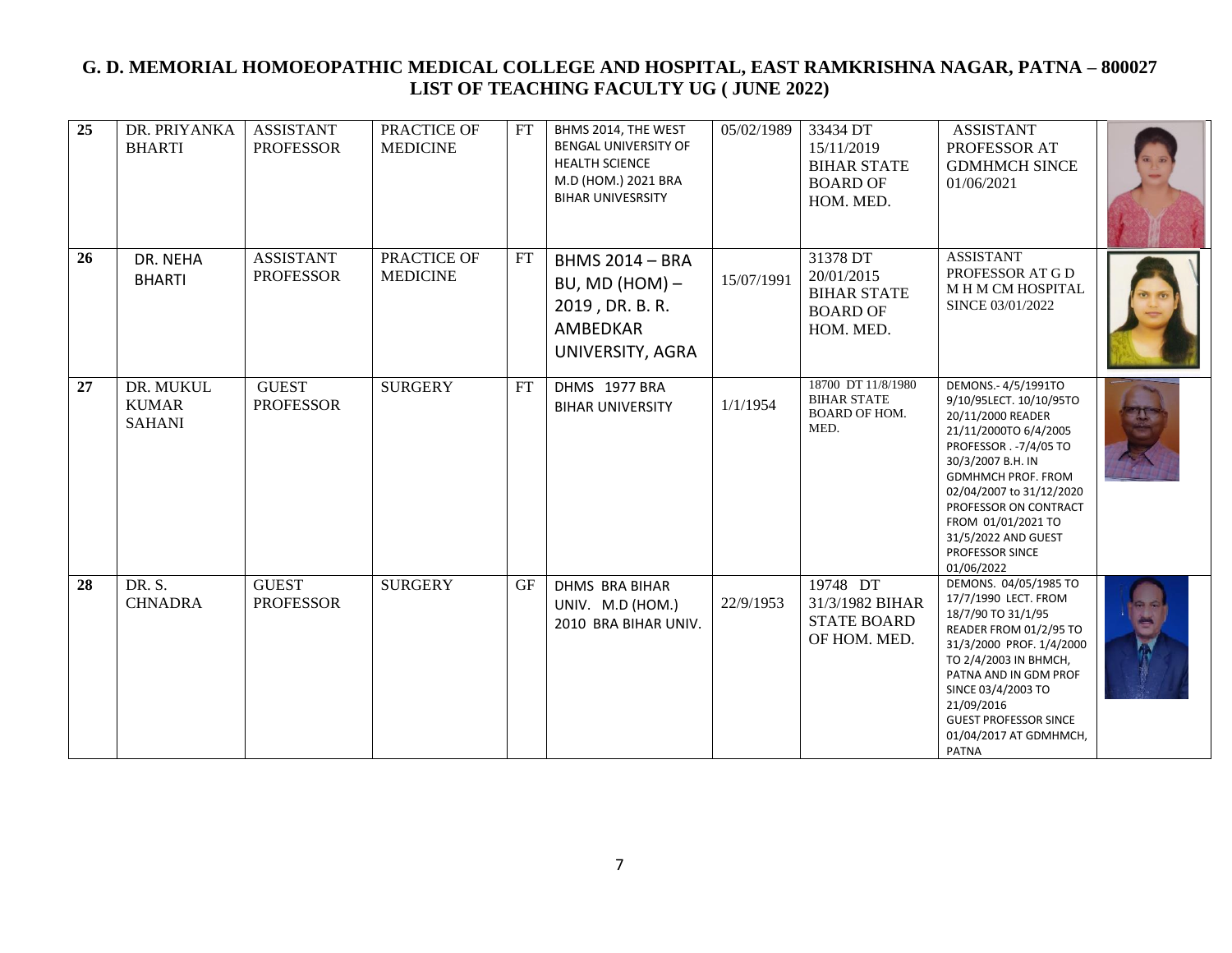| 29 | DR. SHEO<br><b>KUMAR SINGH</b>                                  | <b>PROFESSOR</b>                     | <b>SURGERY</b>                      | FT | DMS KOLKATA                                                                                                                             | 4/1/1966   | 27888 DT<br>19/1/2007 BIHAR<br><b>STATE BOARD</b><br>OF HOM. MED.                          | DEMONS.- 4/7/97 TO<br>6/8/2002 LECT. 7/8/2002<br>TO 15/12/08 READER<br>16/12/2008 TO 29/9/2011<br>IN BHMCH, AND AT<br><b>GDMHMCH AS READER</b><br>FROM 1/10/2011.TO<br>31/08/2021 Professor<br>since 01/09/20111                                                                                                               |  |
|----|-----------------------------------------------------------------|--------------------------------------|-------------------------------------|----|-----------------------------------------------------------------------------------------------------------------------------------------|------------|--------------------------------------------------------------------------------------------|--------------------------------------------------------------------------------------------------------------------------------------------------------------------------------------------------------------------------------------------------------------------------------------------------------------------------------|--|
| 30 | DR.<br><b>BRAHMADEO</b><br><b>PRASAD</b><br><b>SINGH</b>        | <b>ASSOCIATE</b><br><b>PROFESSOR</b> | <b>SURGERY</b>                      | FT | BHMS 1986 BRA<br><b>BIHAR UNIVERSITY</b>                                                                                                | 7/5/1957   | 22845 DT<br>21.03.1988<br><b>BIHAR BOARD</b><br>OF HOM. MED.                               | <b>APPOINTED</b><br>PROVISIONALLY AS<br><b>DEMONSTRATOR ON</b><br>12/04/1991 TO 10/12/2001<br><b>AND FINALLY</b><br>DEMO-FROM 11/12/2001<br>TO 05/10/2009, LECTURER<br>FROM 6/10/2009 TO<br>03/05/2012 AT BHMCH,<br>PATNA AND LECTURER AT<br><b>GDMHMCH FROM</b><br>04/05/2012 TO 31/08/2021<br>AND READER SINCE<br>01/09/2021 |  |
| 31 | DR. TARIQUE<br><b>ANWER</b>                                     | <b>ASSISTANT</b><br><b>PROFESSOR</b> | <b>SURGERY</b>                      | FT | MBBS (THE Tamilnadu Dr.<br>M.G.R. Medical college, 2008<br>M. S. - (Gen. surgery) The<br>West Bengal College of<br>Health Science. 2012 | 02/08/1982 | 41110 BIHAR<br><b>COUNCIL OF</b><br><b>CENTRAL</b><br><b>REGISTRATION</b><br>DT 17/10/2012 | <b>LECTURER AT</b><br><b>GDMHMCH SINCE</b><br>10/08/2019                                                                                                                                                                                                                                                                       |  |
| 32 | DR. BARUN<br><b>KUMAR</b><br><b>CHATURVEDI</b><br><b>BAGISH</b> | <b>ASSITANT</b><br><b>PROFESSOR</b>  | <b>SURGERY</b>                      | FT | BHMS 2009 MUHS<br>MD. (HOM.) BRA<br><b>BIHAR UNIVERSITY</b><br>$-2019$                                                                  | 20/04/1980 | 5115 DT CCH                                                                                | <b>LECTURER</b><br><b>GDMHMCH SINCE</b><br>01/10/2019                                                                                                                                                                                                                                                                          |  |
| 33 | DR. NAWAL<br><b>KISHOR</b><br><b>PRASAD</b>                     | <b>PROFESSOR</b>                     | <b>COMMUNITY</b><br><b>MEDICINE</b> | FT | <b>DHMS 1981</b><br><b>BRA</b><br><b>BIHAR UNIV.</b><br>M. D (HOM.) JRN<br>RAJASTHAN V D.<br><b>UNIVERSITY</b>                          | 16/3/1956  | 19588 DT<br>5/2/1982 BIHAR<br><b>STATE BOARD</b><br>OF HOM. MED.                           | DEMONS .- 6/3/88 TO<br>15/4/92LECT.<br>16/4/92TO 17/7/96<br>READER 18/7/96 TO<br>18/8/2000 PROFESSOR.<br>$-19/8/2000$ TO<br>01/02/2001 B.H.M.C.H,<br><b>BIHAR. AND</b><br>PROFESSOR. IN<br><b>GDMHMCH SINCE</b><br>02/02/2001                                                                                                  |  |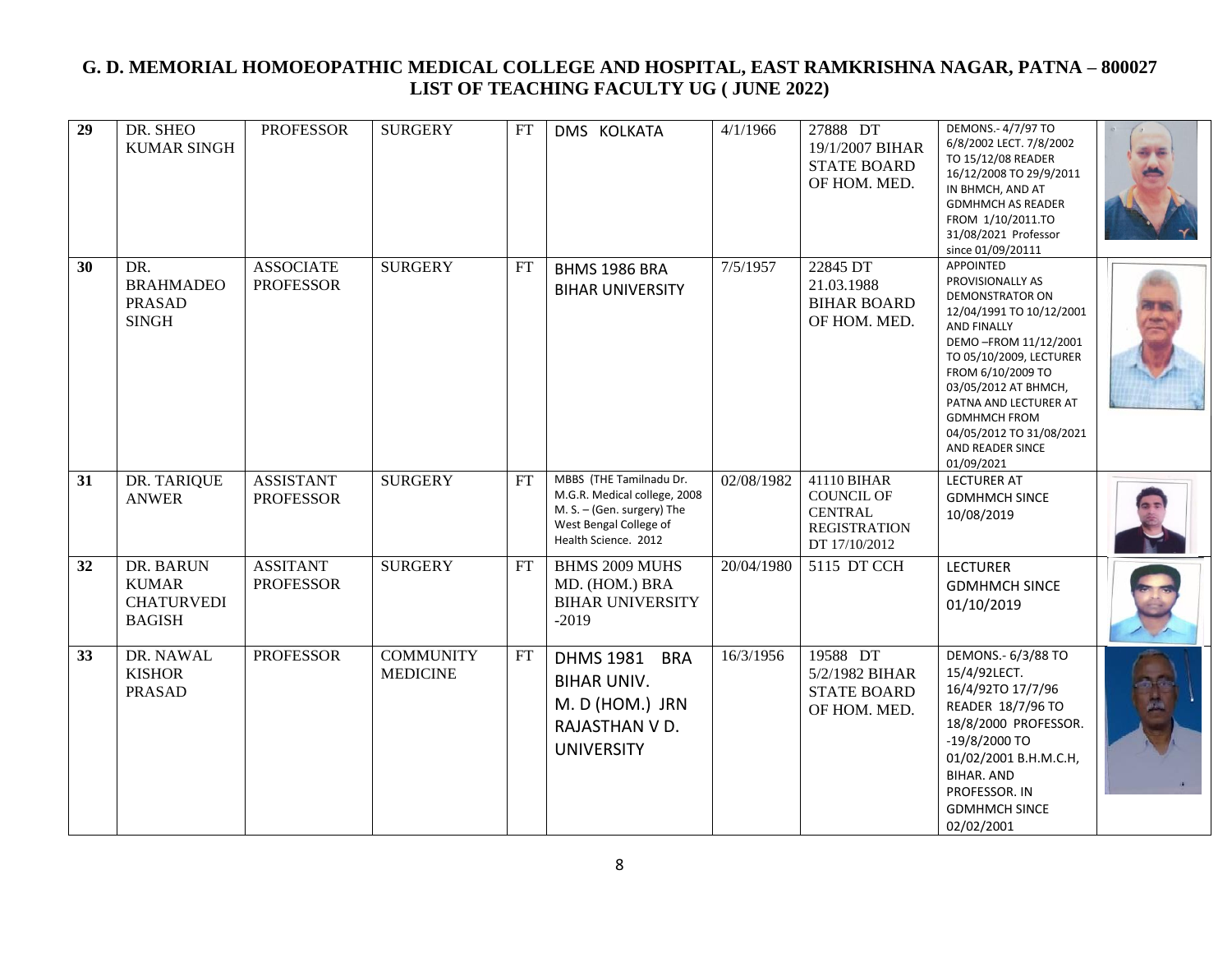| 34 | DR. KUMARI<br><b>SUNITA</b>      | <b>PROFESSOR</b>                     | <b>COMMUNITY</b><br><b>MEDICINE</b> | FT | DHMS 1991 BRA<br><b>BIHAR UNIV</b>                                                               | 11/10/1967 | 25104 DT19/4/95<br><b>BIHAR STATE</b><br><b>BOARD OF</b><br>HOM. MED.    | DEMONS .-<br>12/7/1995TO<br>23/8/1999 LECTURER<br>FROM. 24/8/1999 TO<br>27/7/2002 B.H. H.M.C,<br><b>BIHAR</b><br>AND<br>AT<br>GDMHMCH LECTURER<br>FROM 28/7/2002 TO<br>04/09/2004<br>READER FROM 5/9/2004<br>TO 30/09/3019 AND<br>PROFESSOR SINCE<br>1/10/2019 |  |
|----|----------------------------------|--------------------------------------|-------------------------------------|----|--------------------------------------------------------------------------------------------------|------------|--------------------------------------------------------------------------|----------------------------------------------------------------------------------------------------------------------------------------------------------------------------------------------------------------------------------------------------------------|--|
| 35 | DR. NAND JEE                     | <b>ASSOCIATE</b><br><b>PROFESSOR</b> | <b>COMMUNITY</b><br><b>MEDICINE</b> | FT | BHMS 2003 BRA BIHAR<br><b>UNIVERSITY</b>                                                         | 22/7/1971  | 27967 DT27/2/2007<br><b>BIHAR STATE</b><br><b>BOARD OF HOM.</b><br>MED.  | LECTURER IN<br>PREVENTIVE AND<br><b>SOCIAL MEDICINE</b><br>(COMMUNITY<br>MEDICINE ) FROM<br>28/02/2007 TO 30/09/2011<br>AT BHMCH, BIHAR AND<br><b>LECTURER IN</b><br><b>GDMHMCH, FROM</b><br>01/10/2011TO 30/09/2019<br>AND READER SINCE<br>1/10/2019          |  |
| 36 | DR. PRABHU<br><b>NATH PANDIT</b> | <b>ASSISTANT</b><br><b>PROFESSOR</b> | <b>COMMUNITY</b><br><b>MEDICINE</b> | FT | BHMS 1994 BRA<br><b>BIHAR UNIVERSITY</b>                                                         | 17/12/1967 | 25886 DT07/11/1998<br><b>BIHAR STATE</b><br><b>BOARD OF HOM.</b><br>MED. | <b>DEMONS. IN PSM</b><br>FROM 20/01/1999<br>TO15/07/2004,<br><b>LECTURER FROM</b><br>16/07/2004 TO<br>15/05/2012 AT<br>BHMCH, PATNA<br>AND LECTURER IN<br><b>GEMHMCH FROM</b><br>16/05/2012 TO<br>31/08/2021 AND<br><b>READER SINCE</b><br>01/09/2021          |  |
| 37 | DR. PRAKASH                      | <b>ASSISTANT</b><br><b>PROFESSOR</b> | <b>COMMUNITY</b><br><b>MEDICINE</b> | FT | BHMS 2013 BRA BIHAR<br><b>UNIVERSITY</b><br>M.D. (Hom.) June 2019<br><b>BRA BIHAR UNIVERSITY</b> | 22/08/1981 | 31484 dt 19/03/2015<br><b>BIHAR STATE OF</b><br>HOM. MEDI.               | <b>LECTURER IN</b><br><b>GDMHMCH SINCE</b><br>01/10/2019                                                                                                                                                                                                       |  |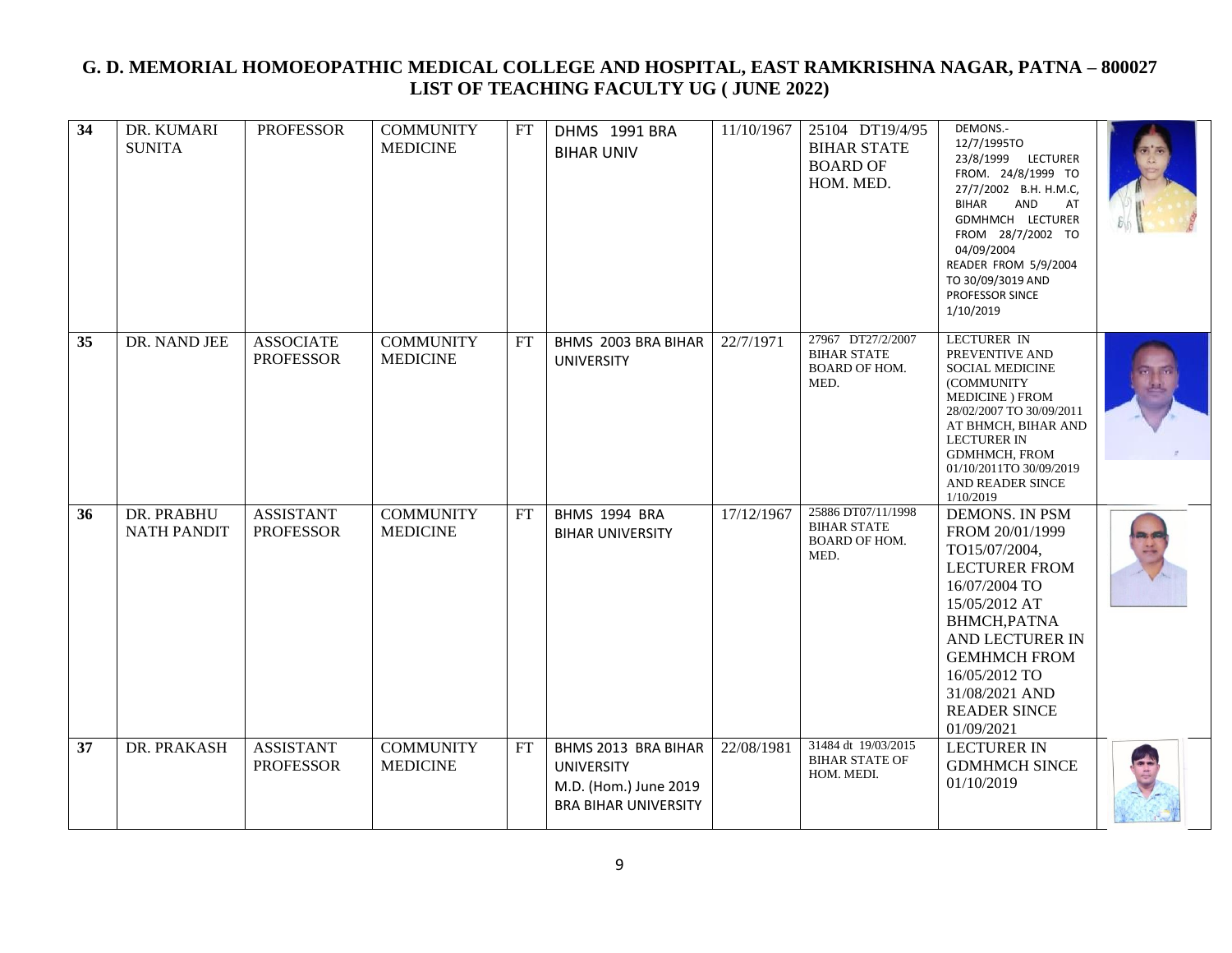| 38 | DR. GUNJAN<br><b>KUMAR</b>                | <b>ASSISTANT</b><br><b>PROFESSOR</b> | <b>COMMUNITY</b><br><b>MEDICINE</b>                   | $\mathop{\rm FT}\nolimits$ | <b>BHMS 2013, BRA</b><br><b>BIHAR UNIVERSITY</b><br>M. D. (HOM.)<br><b>DEC.2020 BRA</b><br><b>BIHAR UNIVERSITY</b> | 28/02/1988 | 31036 DT.<br>27/05/2014<br><b>BIHAR STATE</b><br><b>BOARD OF</b><br>HOM. MED.                                   | AT G. D. MEMORIAL<br>HOM. MEDICAL<br><b>COLLEGE AND</b><br><b>HOSPITAL SINCE</b><br>01/08/2021                                                                                                                                                                                                                                                  |  |
|----|-------------------------------------------|--------------------------------------|-------------------------------------------------------|----------------------------|--------------------------------------------------------------------------------------------------------------------|------------|-----------------------------------------------------------------------------------------------------------------|-------------------------------------------------------------------------------------------------------------------------------------------------------------------------------------------------------------------------------------------------------------------------------------------------------------------------------------------------|--|
| 39 | DR. DUKH<br><b>HARAN</b><br><b>PRASAD</b> | <b>GUEST</b><br><b>PROFESSOR</b>     | <b>OBSTETRICS</b><br><b>AND</b><br><b>GYNAECOLOGY</b> | FT                         | DHMS 1981 BRA<br><b>BIHAR UNIVERSITY</b>                                                                           | 02/1/1954  | 19848 DT<br>16/4/1982 BIHAR<br><b>STATE BOARD</b><br>OF HOM. MED.                                               | DEMONS.- 15/12/94 TO<br>6/7/1999 LECT. FROM<br>7/7/99 TO 12/8/2004<br>READER 13/8/2004 TO<br>28/9/2009 PROFESSOR. -<br>29/9/2009 TO 30/9/2011<br>B.H. M.C.H, PATNA IN GDM<br>PROFESSOR FROM-<br>1/10/2011 TO 02/01/2021<br>AND PROFESSOR ON<br><b>CONTRACT BASIS FROM</b><br>03/01/2021 TO 31/5/2022<br>AND GUEST PROFESSOR<br>SINCE 01/06/2022 |  |
| 40 | DR. MEGHA<br><b>LAWER</b>                 | <b>ASSOCIATE</b><br><b>PROFESSOR</b> | <b>OBSTETRICS</b><br><b>AND</b><br><b>GYNAECOLOGY</b> | FT                         | <b>BHMS-2005, UNIV.</b><br>OF CALCUTTA<br>M.D. 2012 BRA<br><b>BIHAR UNIVERSITY</b>                                 | 2/3/1981   | 29492 DT 14/2/2011<br><b>BIHAR STATE</b><br>BOARD OF HOM.<br>MED.                                               | <b>LECTURER FROM</b><br>15/01/2013 TO<br>1/3/2017 READER<br>SINCE 2/3/2017 AT<br><b>GDMHMCH, PATNA</b>                                                                                                                                                                                                                                          |  |
| 41 | DR. GOPIKA<br><b>GUPTA</b>                | <b>ASSISTANT</b><br><b>PROFESSOR</b> | <b>OBSTETRICS</b><br><b>AND</b><br><b>GYNAECOLOGY</b> | FT                         | BHMS 2007 PUNJAB<br>UNIVER. M. D. (HOM.)<br>2014 BRA BIHAR UNIV.                                                   | 31/12/1981 | H-28471 dt 13/5/2008<br>U.P. Board<br>33568 DT. 20/01/2020<br><b>BIHAR STATE</b><br>BOARD OF HOM.<br>MED. BIHAR | AS LECTURER IN<br><b>GDMHMCH SINCE</b><br>01/9/2018                                                                                                                                                                                                                                                                                             |  |
| 42 | DR. SAIMA<br>YASMEEN                      | <b>ASSISTANT</b><br><b>PROFESSOR</b> | <b>OBSTETRICS</b><br><b>AND</b><br><b>GYNAECOLOGY</b> | FT                         | BHMS 2013 BRA<br><b>BIHAR</b><br><b>UNIVERSITY</b><br>M.D. (Hom.) 2021                                             | 03/03/1988 | 31863 dt<br>09/02/2016<br><b>BOARD OF HOM.</b><br>MEDICINE, BIHAR                                               | <b>AS LECTURER IN</b><br><b>GDMHMCH, SINCE</b><br>01/03/2021                                                                                                                                                                                                                                                                                    |  |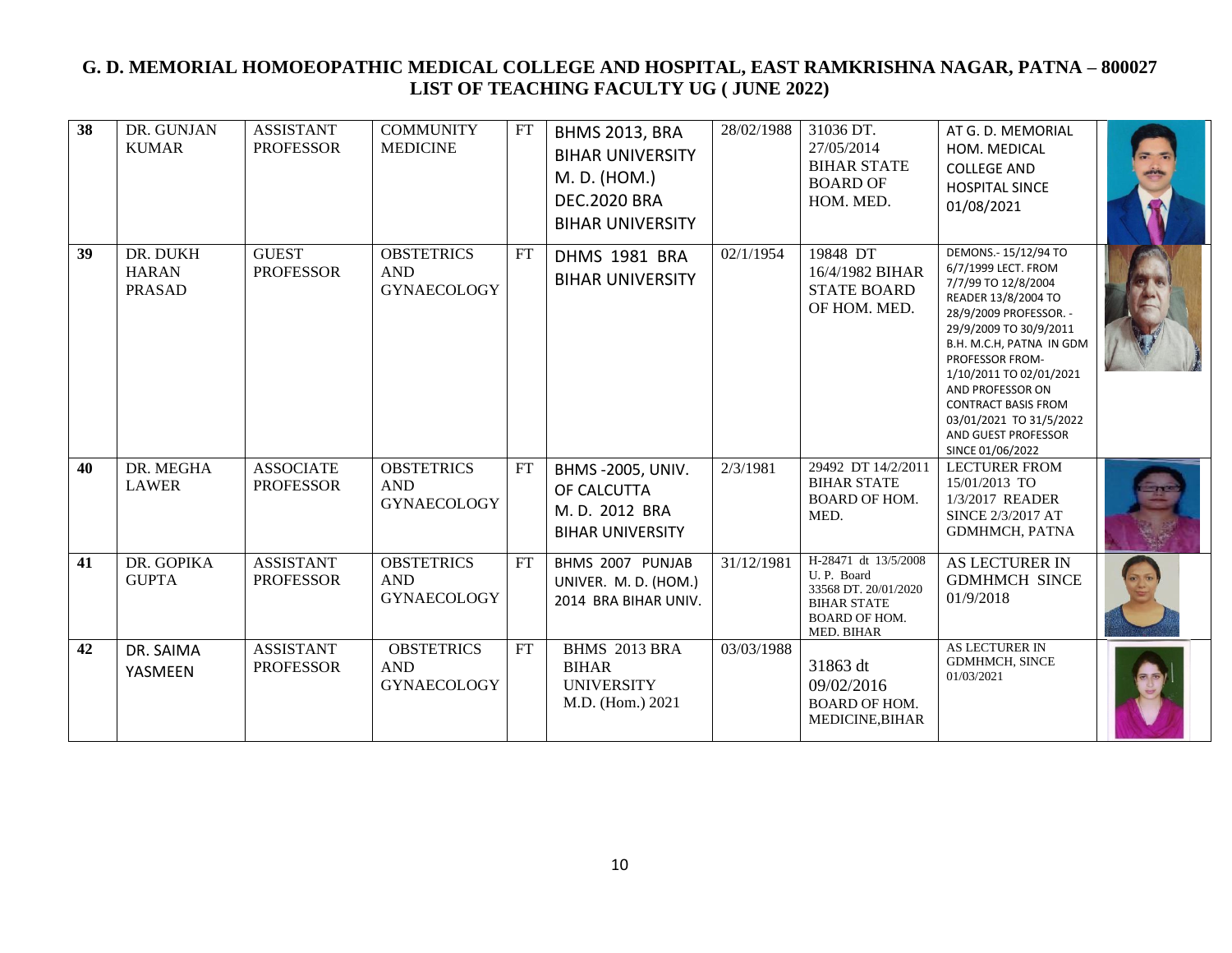| 43 | DR. BABBAN<br>RAI                         | <b>PROFESSOR</b>                     | HOM.<br><b>PHARMACY</b>       | FT | DHMS 1980 BRA<br><b>BIHAR UNIVERSITY</b>                                                                        | 25/06/1955 | 19746 DT<br>31/3/1982 BIHAR<br><b>STATE BOARD</b><br>OF HOM. MED.               | DEMONS .- 0 4/2/88 TO<br>20/7/92 LECT. FROM<br>21/7/1992 TO 11/9/97<br>READER FROM 12/9/97<br>TO 1/3/2002<br>PROFESSOR -02/3/2002<br>TO 19/11/2004 AT B.H.<br>MCH AND AT<br><b>GDMHMCH AS</b><br>PROFESSOR SINCE<br>20/11/2004                                                                                                                   |  |
|----|-------------------------------------------|--------------------------------------|-------------------------------|----|-----------------------------------------------------------------------------------------------------------------|------------|---------------------------------------------------------------------------------|--------------------------------------------------------------------------------------------------------------------------------------------------------------------------------------------------------------------------------------------------------------------------------------------------------------------------------------------------|--|
| 44 | DR. BALWANT<br><b>SINGH</b>               | <b>ASSOCIATE</b><br><b>PROFESSOR</b> | HOM.<br><b>PHARMACY</b>       | FT | BHMS 1996 BRA<br><b>BIHAR UNIVERSITY</b>                                                                        | 31/1/1970  | 26218 DT 21/12/1999<br><b>BIHAR STATE</b><br><b>BOARD OF HOM.</b><br>MED.       | AT GDMHMC DEMONS.<br>25/1/2001 TO 11/8/2004<br>LECT 12/8/2004 TO<br>2/3/2010 READER SINCE<br>3/3/2010                                                                                                                                                                                                                                            |  |
| 45 | DR.<br><b>ABHILASHA</b><br><b>SHEKHAR</b> | <b>ASSITANT</b><br><b>PROFESSOR</b>  | HOM.<br><b>PHARMACY</b>       | FT | <b>BHMS 2013, BRA</b><br>BIHAR UNIVERSITY,<br>M.D (HOM.) 2019<br><b>BRA BU</b>                                  | 04/10/1989 | 31458<br>DT03/03/2015<br><b>BIHAR STATE</b><br><b>BOARD OF</b><br>HOM. MED.     | <b>LECTURER SINCE</b><br>01/10/2019 IN<br><b>GDMHMCH</b>                                                                                                                                                                                                                                                                                         |  |
| 46 | DR. BHAWANI<br><b>SHANKAR</b>             | <b>ASSITANT</b><br><b>PROFESSOR</b>  | HOM.<br><b>PHARMACY</b>       | FT | <b>BHMS 2011, BRA</b><br><b>BIHAR UNIVERSITY,</b><br>M.D (HOM.) 2021<br><b>BRA BU</b>                           | 03/04/1984 | 31579 DATED<br>26/05/2015<br><b>BIHAR STATE</b><br><b>BOARD OF</b><br>HOM. MED. | LECTURER SINCE<br>01/6/2021 IN<br><b>GDMHMCH</b>                                                                                                                                                                                                                                                                                                 |  |
| 47 | DR. RAMJEE<br><b>SINGH</b>                | <b>GUEST</b><br><b>PROFESSOR</b>     | HOM. MATERIA<br><b>MEDICA</b> | FT | <b>DHMS 1976 BRA</b><br><b>BIHAR UNIVERSITY</b><br>M.D. (HOM.) 2005<br><b>UNIVERSITY OF</b><br><b>RAJASTHAN</b> | 1/7/1952   | 16554 DT<br>22/6/1977 BIHAR<br><b>STATE BOARD</b><br>OF HOM. MED.               | DEMONS.<br>FROM28/4/1984 TO<br>12/8/1988, LECT. FROM<br>13/8/88 TO 23/9/94,<br>READER FROM 24/9/94<br>TO 4/1/99 PROF. FROM<br>5/1/99 TO 19/03/2007 IN<br>BHMCH, PATNA, AND<br>PROF. IN GDMHMCH<br>FROM 20/3/2007 TO<br>30/06/2019 AND PROF.<br>ON CONTRACT BASIS -<br>FROM 15/11/2019 TO<br>31/5/2022 AND GUEST<br>PROFESSOR SINCE<br>01/06/2022 |  |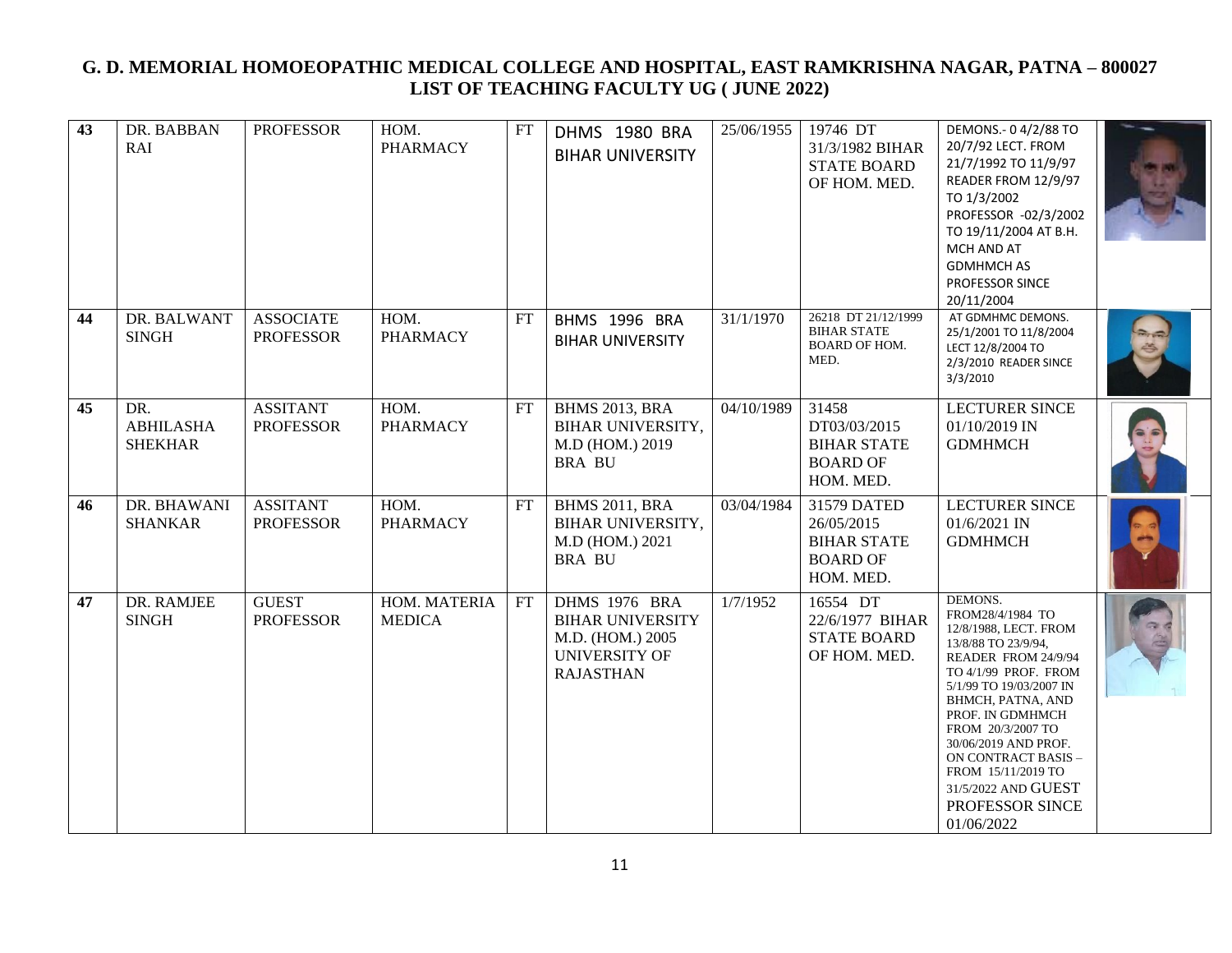| 48 | DR. VIJAY<br><b>KUMAR</b><br><b>UPADHYAY</b> | <b>PROFESSOR</b>                     | HOM. MATERIA<br><b>MEDICA</b> | FT        | DHMS 1981 BRA<br><b>BIHAR UNIVERSITY</b>                                                                              | 15/5/1957  | 20011 DT<br>24/4/1982 BIHAR<br><b>STATE BOARD</b><br>OF HOM. MED.        | DEMONS.- 12/7/1990 TO<br>11/8/1995, LECT. 12/8/95<br>TO 02/3/2000 READER<br>3/3/2000 TO 7/8/2006<br>PROFESSOR. - 08/8/2006 TO<br>31/3/2009 B.H. MCH,<br>PATNA AND PROFESSOR<br>AT GDMHMCH SINCE<br>01/04/2009                                                                                           |  |
|----|----------------------------------------------|--------------------------------------|-------------------------------|-----------|-----------------------------------------------------------------------------------------------------------------------|------------|--------------------------------------------------------------------------|---------------------------------------------------------------------------------------------------------------------------------------------------------------------------------------------------------------------------------------------------------------------------------------------------------|--|
| 49 | DR. ANIRUDH<br><b>PRASAD</b>                 | <b>PROFESSOR</b>                     | HOM. MATERIA<br><b>MEDICA</b> | FT        | DHMS 1986 BRA<br><b>BIHAR UNIVERSITY</b>                                                                              | 5/6/1963   | 22561 DT 1/5/1987<br><b>BIHAR STATE</b><br>BOARD OF HOM.<br>MED.         | DEMONS.- 20/8/87 TO<br>12/9/2006 LECT.<br>13/9/2006 TO<br>16/7/2012 B.H. MCH,<br>PATNA AND READER AT<br><b>GDMHMCH FROM</b><br>17/07/2012 TO<br>02/01/2022 AND<br>PROFESSOR SINCE<br>03/01/2022                                                                                                         |  |
| 50 | DR. VINOD<br><b>KUMAR SINGH</b>              | <b>ASSOCIATE</b><br><b>PROFESSOR</b> | HOM. MATERIA<br><b>MEDICA</b> | FT        | BHMS 1997 BRA<br><b>BIHAR UNIVERSITY</b>                                                                              | 01/06/1972 | 26304 DT 8/4/2000<br><b>BIHAR STATE BOARD</b><br>OF HOM. MED.            | <b>LECTURER AT</b><br><b>GDMHMCH FROM</b><br>01/08/2004 TO 02/01/2022<br>AND ASSOCIATE<br>PROFESSOR SINCE<br>03/01/2022                                                                                                                                                                                 |  |
| 51 | DR. SHRDDHA<br><b>KESHARWANI</b>             | <b>ASSISTANT</b><br><b>PROFESSOR</b> | HOM. MATERIA<br><b>MEDICA</b> | <b>FT</b> | BHMS 2014 DR. B. R.<br>AMBEDKAR UNIVERSITY,<br>AGRA<br>M.D. (HOM.) AUG. 2020,<br>PARUL UNIVERSITY<br>WAGHODA, VADODRA | 21/08/1992 | SR. NO (CRH) 200238<br>H035349 DT<br>08/06/2016 HOM.<br>MED. BOARD, U.P. | LECTURER AT<br><b>GDMHMCH SINCE</b><br>01/06/2021                                                                                                                                                                                                                                                       |  |
| 52 | DR. H. K.<br><b>SINGH</b><br><b>PRABHAT</b>  | <b>GUEST</b><br><b>PROFESSOR</b>     | ORGANON OF<br><b>MEDICINE</b> | FT        | DHMS 1979 BRA<br><b>BIHAR UNIVERSITY</b>                                                                              | 1/6/1955   | 17940 DT<br>30/1/1979 BIHAR<br><b>STATE BOARD</b><br>OF HOM. MED.        | DEMONS. FROM 22/1/1990<br>TO 10/5/1994 LECT.<br>11/5/94 TO 16/7/1998<br>READER FROM17/7/98 TO<br>1/2/2001, AT BHMCH,<br>PATNA AND IN GDMHMC,<br>PATNA FROM 2/2/2001<br>TO 31/12/2021 AS<br>ASSOCIATE PROFESSOR,<br>ROFESSOR FROM<br>01/01/2022 TO 31/05/2022<br>AND GUEST PROFESSOR<br>SINCE 01/06/2022 |  |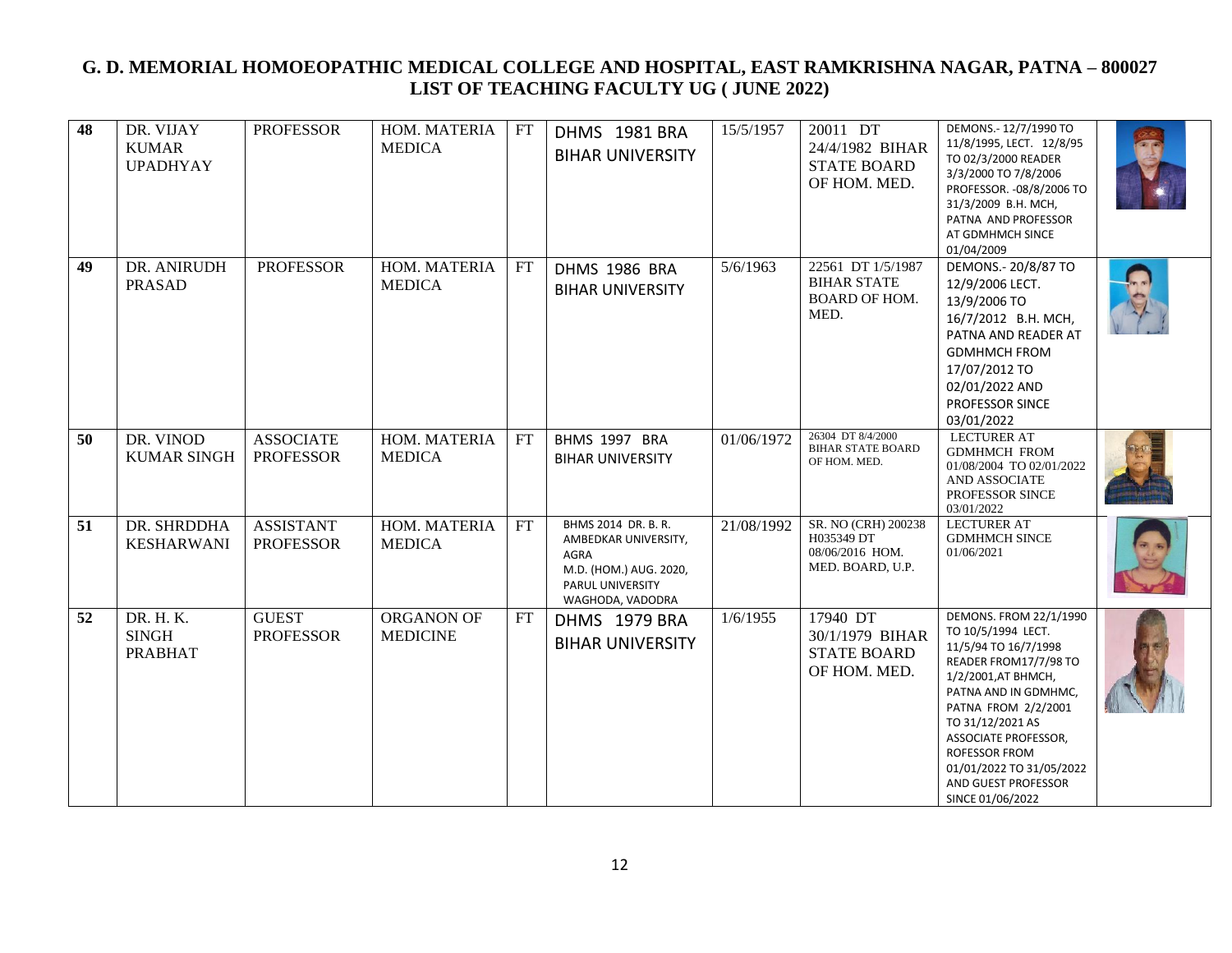| 53 | DR.<br><b>BISHWAMITRA</b><br><b>OJHA</b> | <b>PROFESSOR</b>                     | ORGANON OF<br><b>MEDICINE</b> | FT | DHMS 1977 BRA<br><b>BIHAR UNIVERSITY</b><br>M.D. (HOM.) 2010 BRA<br><b>BIHAR UNIVERSITY</b> | 06/2/1955  | 17358 DT<br>15/7/1978 BIHAR<br><b>STATE BOARD</b><br>OF HOM. MED. | DEMONS.-06/3/1980<br>TO 25/7/1985 LECT.<br>26/7/85 TO 12/4/90<br>READER 13/4/90 TO<br>8/8/96 PROFESSOR. -<br>9/8/96 TO 28/12/2000<br>B.H. MCH, PATNA<br>PROFESSOR IN<br><b>GDMHMCH SINCE</b><br>29/12/2000                                                |  |
|----|------------------------------------------|--------------------------------------|-------------------------------|----|---------------------------------------------------------------------------------------------|------------|-------------------------------------------------------------------|-----------------------------------------------------------------------------------------------------------------------------------------------------------------------------------------------------------------------------------------------------------|--|
| 54 | DR.<br><b>KAMESHWAR</b><br><b>PRASAD</b> | <b>PROFESSOR</b>                     | ORGANON OF<br><b>MEDICINE</b> | FT | DHMS 1985 BRA BIHAR<br><b>UNIVERSITY</b>                                                    | 25/03/1962 | 22129 DT<br>29/5/1986 BIHAR<br><b>BOARD OF</b><br>HOM. MED.       | DEMO.- FROM 8/6/2002<br>TO 21/09/2005,<br>LECTURER FROM<br>22/9/2005 TO<br>4/10/2009, READER<br>FROM 5/10/09 TO<br>18/10/2016, PROFESSOR<br>FROM 19/10/2016 TO<br>30/9/2019 AT<br>RKDHMCH, MOTIHARI<br>IN GDMHMCH<br><b>PROFESSOR SINCE</b><br>01/10/2019 |  |
| 55 | DR. ANIL<br><b>KUMAR SINGH</b>           | <b>ASSOCIATE</b><br><b>PROFESSOR</b> | ORGANON OF<br><b>MEDICINE</b> | FT | BHMS 1991 BRA<br><b>BIHAR UNIV.</b>                                                         | 1/6/1965   | 32923 DT<br>31/07/2019<br><b>BIHAR BOARD</b><br>OF HOM. MED.      | LECTURER 23/11/2001<br>ТО 31/5/2006, ВНМСН,<br>PATNA, IN GDMHMCH<br>AS READER SINCE<br>01/6/2006                                                                                                                                                          |  |
| 56 | DR.<br><b>AWALESHWAR</b><br><b>KUMAR</b> | <b>ASSISTANT</b><br><b>PROFESSOR</b> | ORGANON OF<br><b>MEDICINE</b> | FT | DHMS 1991 BRA<br><b>BIHAR UNIVERSITY</b>                                                    | 2/7/1965   | 25138 DT<br>12/7/1995 BIHAR<br><b>STATE BOARD</b><br>OF HOM. MED. | DEMONS .- 06/12/95 TO<br>12/9/2003 LECT.<br>13/9/2003 TO 16/9/2011<br>IN Organon of Medicine<br>B.H. MCH, PATNA, IN<br><b>GDMHMCH AS LECTURER</b><br>IN ORGANONON OF MED.<br>SINCE 17/09/2011                                                             |  |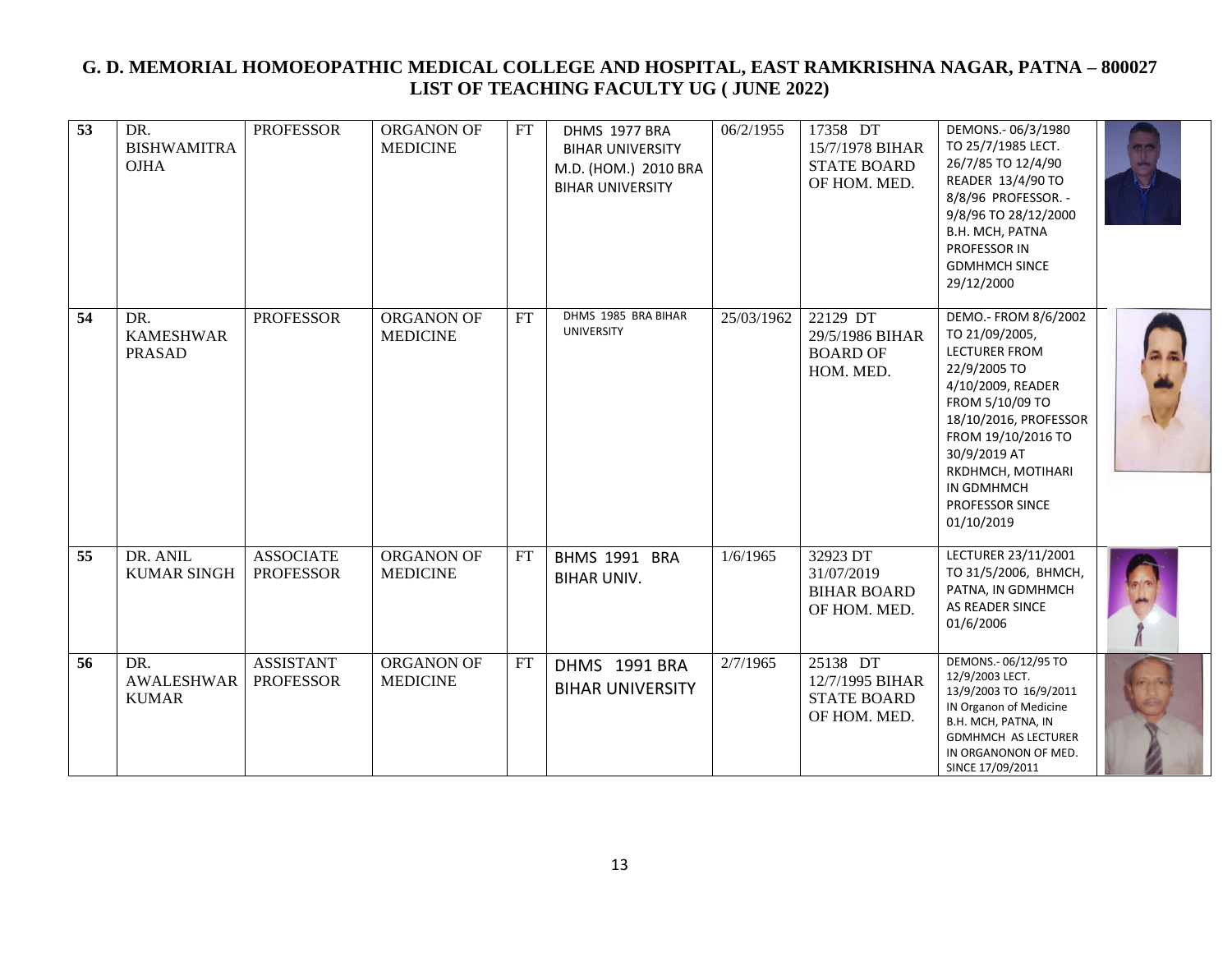| 57 | DR. SAZZAD<br><b>HUSSAIN</b>              | <b>ASSISTANT</b><br><b>PROFESSOR</b> | ORGANON OF<br><b>MEDICINE</b> | FT | <b>BHMS 2013 THE</b><br><b>WEST BENGALUNIVERSITY</b><br>OF HEALTH SCIENCE; M.<br>D. (HOM.) 2020 THE<br>WEST BENGALUNIVERSITY<br>OF HEALTH SCIENCE | 05/04/1987 | 33651 DATED<br>13/08/2020<br><b>BIHAR STATE</b><br><b>BOARD OF</b><br>HOM. MED. | AS LECTURER AT GDM<br>HOM. MEDICAL<br><b>COLLEGE AND</b><br>HOSPITAL, SINCE<br>01/06/2021                                                                                                                                                                                                                                                       |  |
|----|-------------------------------------------|--------------------------------------|-------------------------------|----|---------------------------------------------------------------------------------------------------------------------------------------------------|------------|---------------------------------------------------------------------------------|-------------------------------------------------------------------------------------------------------------------------------------------------------------------------------------------------------------------------------------------------------------------------------------------------------------------------------------------------|--|
| 58 | DR. RAJAN<br><b>KUMAR</b>                 | <b>ASSISTANT</b><br><b>PROFESSOR</b> | ORGANON OF<br><b>MEDICINE</b> | FT | BHMS 2018 BRA BU,<br>M.D. (HOM.) 2021<br><b>BHARTI VIDYAPEETH,</b><br><b>PUNE</b>                                                                 | 27/04/1994 | 32816 DATED<br>15/09/2018<br><b>BIHAR STATE</b><br><b>BOARD OF</b><br>HOM. MED. | <b>ASSISTANT PROFESSOR AT</b><br><b>GDMHMCH SINCE</b><br>03/01/2022                                                                                                                                                                                                                                                                             |  |
| 59 | DR. K. N.<br><b>MAHARAJ</b>               | <b>GUEST-</b><br><b>PROFESSOR</b>    | <b>REPERTORY</b>              | GF | DHMS 1976 BRA<br><b>BIHAR UNIVERSITY</b>                                                                                                          | 01/7/1953  | 17319 DT<br>5/7/1978 BIHAR<br><b>STATE BOARD</b><br>OF HOM. MED.                | PROFESSOR 7/09/06 TO<br>30/9/11 IN BHMCH,<br>PATNA, IN GDMHMCH-<br>PROFESSOR. FROM<br>1/10/2011 TO<br>30/06/2016 AND GUEST<br>PROFESSOR SINCE<br>01/07/2016                                                                                                                                                                                     |  |
| 60 | DR. M. K.<br><b>SAHANI</b>                | <b>GUEST</b><br><b>PROFESSOR</b>     | <b>REPERTORY</b>              | FT | <b>DHMS BRA BIHAR</b><br>UNIVERSITY, MD<br>(HOM.) 2006<br>MRATHWADA UNIV.                                                                         | 17/9/1952  | $18770$ DT<br>29/9/1980 BIHAR<br><b>STATE BOARD</b><br>OF HOM. MED.             | DEMONS. FROM 14/3/1990<br>TO 5/8/95 LECT. FROM<br>6/8/95 TO 10/3/2000<br>READER FROM 11/3/2000<br>TO 12/4/2005 PROF. -<br>FROM 13/4/2005<br>27/03/2007 AT BHMCH,<br>PATNA AND IN GDMHMC<br>PROF FROM 02/4/2007 TO<br>16/09/2019 AND PROF. ON<br><b>CONTRACT BASIS FROM</b><br>15/11/2019 TO 31/5/2022<br>AND GUEST PROFESSOR<br>FROM 01/06/2022 |  |
| 61 | DR. ASHOK<br><b>KUMAR</b><br><b>GUPTA</b> | <b>PROFESSOR</b>                     | <b>REPERTORY</b>              | FT | BHMS 1993 BRA<br><b>BIHAR UNIV.</b>                                                                                                               | 01/07/1968 | 25751 DT<br>1/4/1998 BIHAR<br><b>STATE BOARD</b><br>OF HOM. MED.                | 2/2/2001<br>DEMONS.<br>TO11/8/2004<br>LECT.<br>$-12/8/2004$<br>TO14/9/2012<br>READER FROM 15/9/2012<br>TO 31/08/2021 AND<br>PROFESSOR SINCE<br>01/09/2021.AT<br>GDMHMCH, PATNA                                                                                                                                                                  |  |